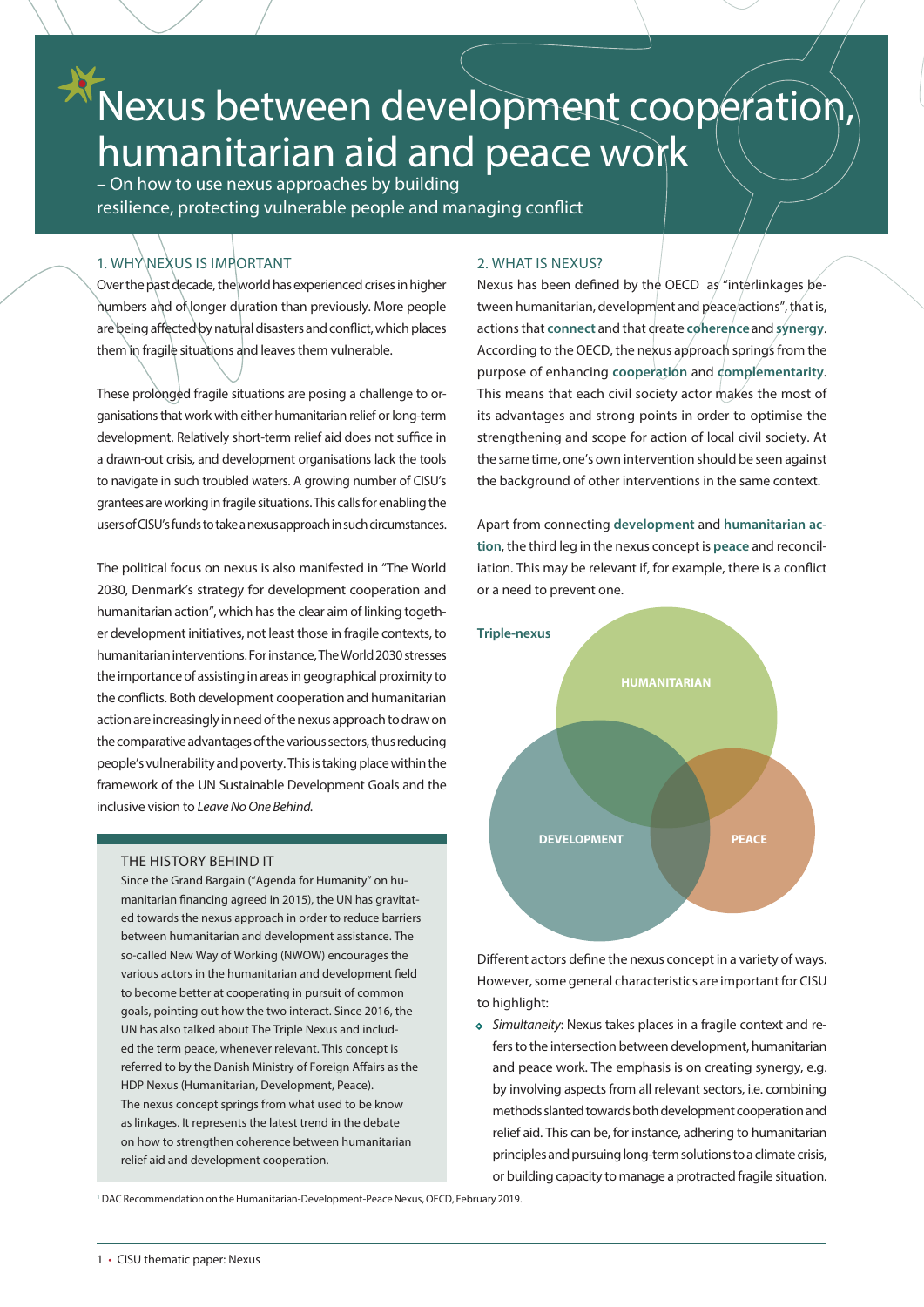**•** Transitions: In the descent from a stable to a fragile situation or outright humanitarian crisis, development actors need to respond to the new context. Ongoing intervention may to be suspended or changed. It calls for different approaches when  $\alpha$  crisis is brewing than in a scenario of long-term development. It also requires other competencies of the implementing organisation. After the crisis is over, a shift is needed once again towards long-term thinking, e.g. moving from a needs-based to a rights-based approach. During these transitions, development and relief-aid-oriented methods also coexist.

# **The nexus framework**

The nexus framework consists of the 17 UN Sustainable Development Goals as well as the humanitarian principles of humanity, neutrality, impartiality and independence. By adopting the Leave No One Behind principle, the Sustainable Development Goals are especially concerned with vulnerable groups, their needs and rights. At the same time, the humanitarian principles are taken into account in development cooperation in fragile contexts. Thus, the nexus approach is located in the overlap between the Sustainable Development Goals and the humanitarian principles.

Humanitarian work often focuses on unmet needs among vulnerable groups. Needs-based approaches are clearly set out in, for instance, the Core Humanitarian Standard, which is the minimum to be fulfilled in a humanitarian crisis. Development, on the other hand, is primarily about empowerment and securing people's rights. A nexus intervention must relate to both aspects, striking a balance between the needs-based and the rights-based approach by working simultaneously on reducing vulnerability and empowering the target group. Thus, the nexus is where the needs-based and the rights-based approach intersect.

This duality is what obliges the nexus to focus on the short to medium term, seeking to satisfy the humanitarian and needs-based priorities, but also taking a development-oriented approach in pursuit of long-term change. Each civil-society actor does this in its own manner by using its knowledge, experience and advantages compared to others. For instance, a civil society actor already dedicated to human rights can include a rights-based approach in its nexus work. What is most effective and how the various elements and actors contribute in the nexus will always depend on the context at hand and the organisation planning the intervention.

## 3. USING NEXUS IN PRACTICE

Nexus is premised on always prioritising preventative activities. Development approaches should be taken whenever possible, and humanitarian action whenever necessary. This is in keeping with the OECD's recommendation on how to operationalise the nexus. In practice, each civil society actor is to choose its approach in view of its position in civil society and the context at hand. In this manner, nexus contributes to strengthening the sustainable development of local civil societies and to protecting and securing human rights in a fragile context.

CISU supports this by prescribing the nexus for fragile contexts as an approach whose contents should cover the fields of *building resilience*, *protecting vulnerable groups*, and *managing conflict* for the benefit of local inhabitants as well as displaced people.

Read more about the dimensions of a fragile context on the OECD webpages on the *Fragility Framework*<sup>3</sup> .

#### Analysis of the fragile context

Drawing up a nexus approach first requires an analysis of the various dimensions in play in the context concerned. The OECD's model might be helpful in assessing whether and how a context is fragile:

| <b>DIMENSIONS</b>                             | <b>DESCRIPTION</b>                                                                                                                                                                  |
|-----------------------------------------------|-------------------------------------------------------------------------------------------------------------------------------------------------------------------------------------|
| <b>Economic fragility</b>                     | Encompasses vulnerability to economic risks, unemployment and unequal growth, among other<br>factors.                                                                               |
| <b>Climate and environmental</b><br>fragility | Encompasses vulnerability to climate and environmental risks, including exposure to natural<br>disasters and consequences of climate change.                                        |
| <b>Political fragility</b>                    | Encompasses vulnerability associated with political conflict and oppression, including risks related<br>to political events and lack of participation in decision-making processes. |
| <b>Security fragility</b>                     | Encompasses citizens' vulnerability to security risks, such as war, other armed conflict and terror. It<br>springs from social or political violence.                               |
| <b>Social fragility</b>                       | Encompasses vulnerability to risks affecting social cohesion. It springs from inequality in society<br>and limited access to human rights.                                          |

2 DAC-Recommendation on the Humanitarian-Development-Peace Nexus, OECD, februar 2019 <sup>3</sup> States of Fragility, OECD, [www3.compareyourcountry.org/states-of-fragility/overview/0/](http://www3.compareyourcountry.org/states-of-fragility/overview/0/)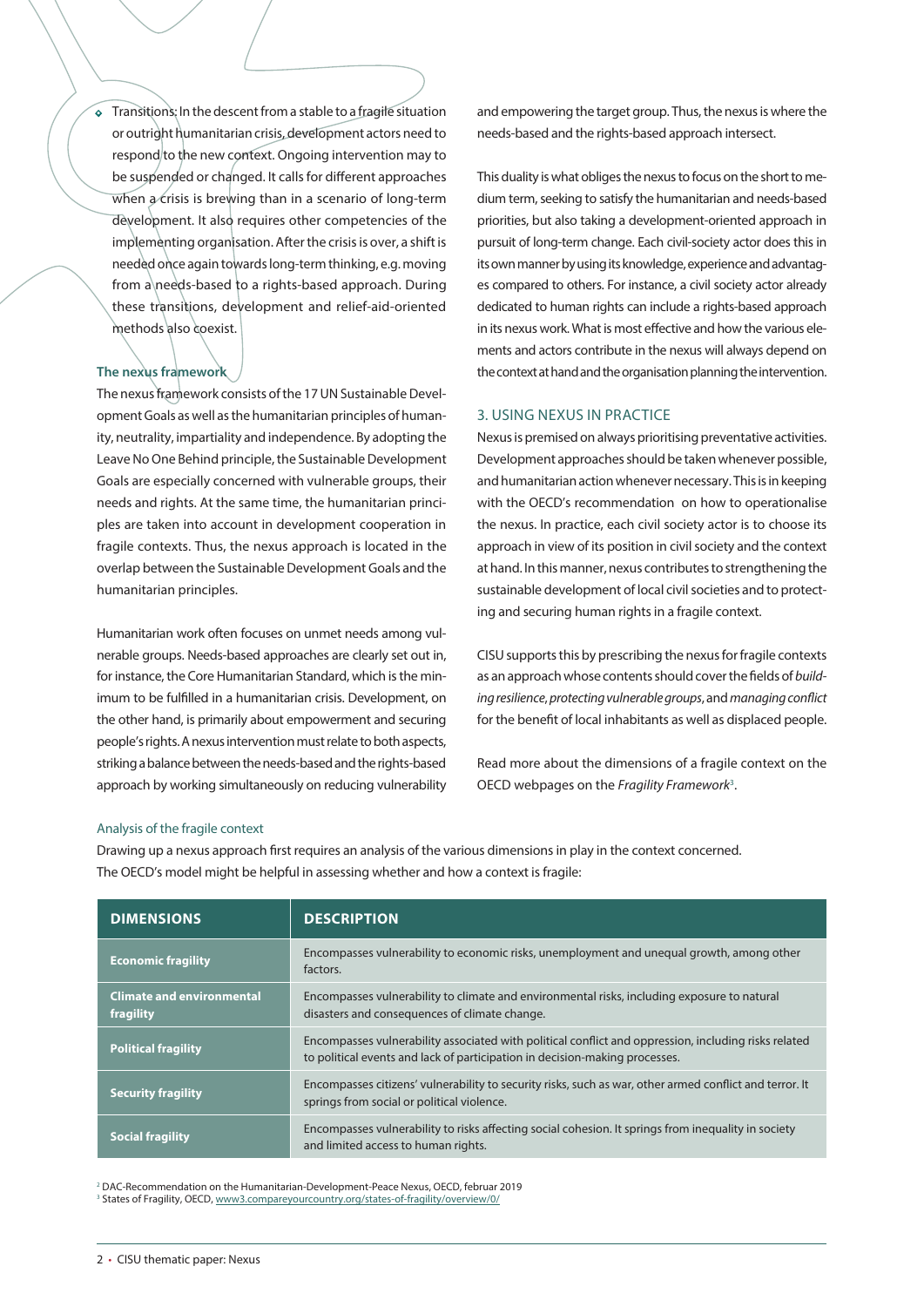## **Choice of nexus approach**

Thoroughly analysing the fragility serves to substantiate the choice of an appropriate nexus approach. CISU has identified three focus areas that may help address a fragile context and its consequences for the people affected by it.

- **•** Resilience describes the ability of a person or a system to resist, prevent and recover from a crisis or fragile situation. The concept recognises how people and communities become particularly tough and stick together in times of great difficulty. In fragile contexts, civil society organisations play a key role in strengthening local communities' capacity to respond.
- **•** Protection of particularly vulnerable people: when there is a crisis, or when the space for civil society is restricted, protecting people's rights calls for greater attention. Civil society organisations with local roots can contribute to putting sensitive issues on the agenda, such as looking out for vulnerable groups, including a dialogue with authorities about their responsibility for this.
- **•** Prevention and management of conflicts and efforts to secure sustainable peace, e.g. by creating conditions for dialogue between citizens/rights-holders and authorities, or by making sure that vulnerable groups can participate and be listened to. Once again, civil society plays a key role in fostering dialogue, peace and reconciliation.

The findings of the fragility analysis determine the choice of nexus approach that is most appropriate to the operating scenario at hand. This may cover the following:

| <b>DIMENSIONS</b>                          | <b>RESILIENCE</b> | <b>PROTECTION</b> | <b>CONFLICT</b><br><b>MANAGEMENT</b> |
|--------------------------------------------|-------------------|-------------------|--------------------------------------|
| <b>Economic fragility</b>                  |                   |                   |                                      |
| <b>Climate and environmental fragility</b> |                   |                   |                                      |
| <b>Political fragility</b>                 |                   |                   |                                      |
| <b>Security fragility</b>                  |                   |                   |                                      |
| <b>Social fragility</b>                    |                   |                   |                                      |

Each civil society actor should use its knowledge and advantages in the context at hand. For example, a civil society entity already involved in human rights work may incorporate a rights-based approach into its nexus approach.

#### **Nexus in practice focused on resilience**

Resilience describes the ability of a person or a system to resist, absorb and recover from a crisis. This includes, among other aspects, the resources and capacities available to prevent, respond and adapt to a changed state of affairs. Accordingly, resilience is not only about stamina to withstand a crisis, but also about social coherence. In fragile contexts, civil society organisations play an important role in strengthening local communities' capacity to respond.

Resilience can be pursued with a variety of aims or target groups:

*Focusing on people, that is*, at the individual level, with a community or with particularly vulnerable/exposed groups or households. Here are some examples of resilience interventions targeted at people.

- **•** Information and knowledge: e.g. about prevention and risk reduction, disaster preparedness and leadership.
- **•** Skills: mastery of tools that enable action, e.g. risk mapping and analysis.

*Focusing on systems and actors*, including local systems (an institution, local authorities, community committees), national systems (a ministry, an NGO) and international systems (partnerships, programmes, multilateral organisations). Here are some examples of resilience interventions aimed at building and strengthening systems:

- **•** Setting up structures: early alert systems, risk monitoring, appointment of focal persons and/or disaster management committees in communities.
- **•** Strategies: e.g. policies and guidelines to manage risk or crises, a resilience strategy at the organisational level for a particular intervention or programme.
- **•** Networks: using local networking or established coordination mechanisms and security networks.
- **•** Working on empowerment in order to champion the rights of vulnerable groups.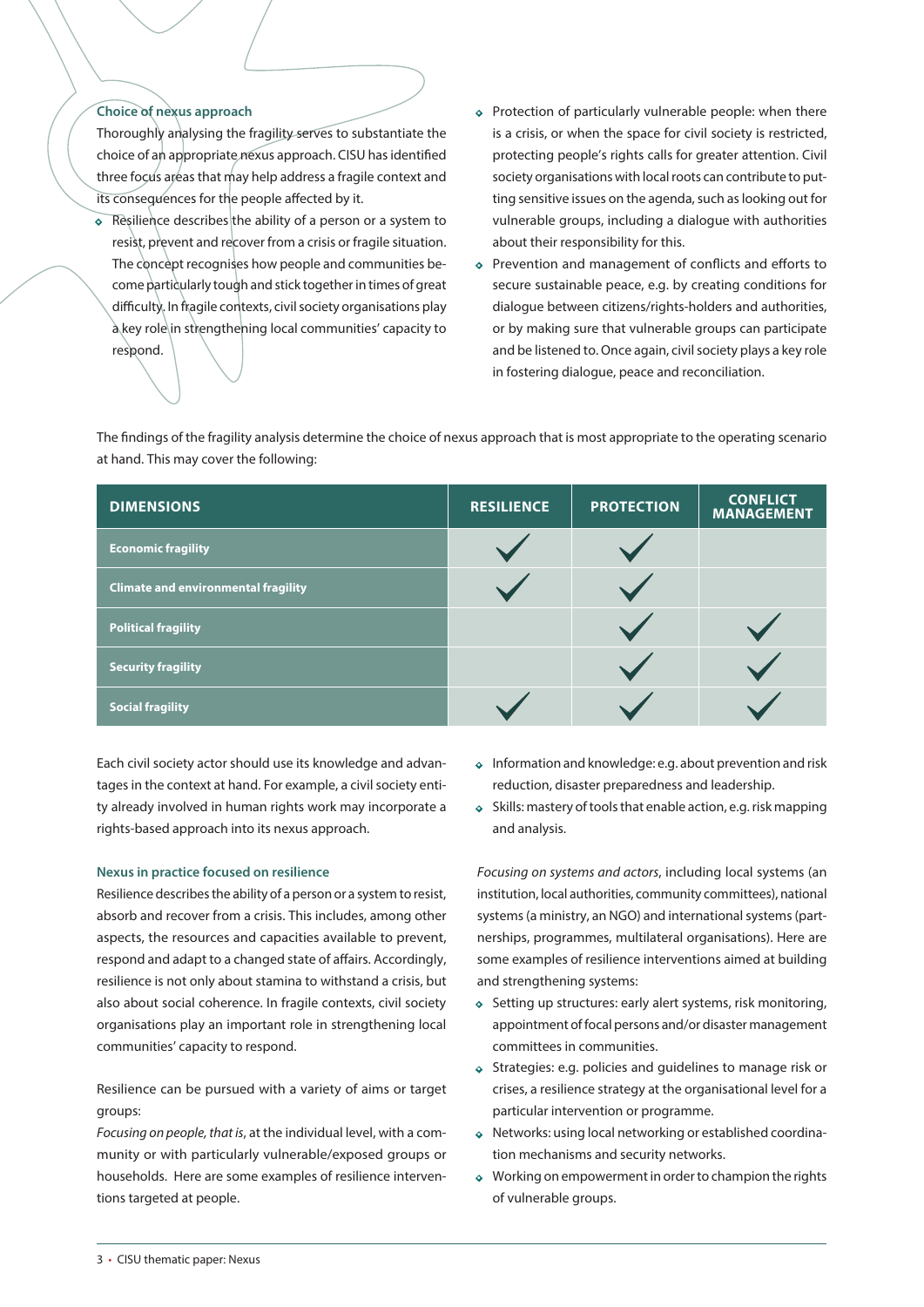Strengthening the resilience of systems and persons will require varying degrees of strategic services, organisational capacity and advocacy towards decision-makers. Resilience can, to some extent, be about strategic services, such as infrastructure (e.g. dams that protect against flooding), and above all about organisational capacity (e.g. a community's capacity to assess risk) and advocacy (e.g. dialogue with local authorities on rights and early alert systems).

# **Nexus in practice focused on protection**

In fragile situations, it is important to secure protection of vulnerable population groups who might be exposed to various types of risk, including violence, exploitation and abuse. Protection is concerned with upholding respect for people's rights and dignity. Civil society organisations with local roots can contribute to putting sensitive issues on the agenda, such as looking out for vulnerable groups, including a dialogue with authorities about their duties to this effect.

When working with protection, it is important first to assess what forms of vulnerability affects the population groups involved. Subsequently, it is crucial to develop ways of protecting these vulnerable groups.

Examples of this are:

- **•** In relatively stable contexts with limited space for civil society, where human rights are violated, people and organisations conducting rights-based advocacy may be persecuted, e.g. in terms of restrictions on their freedom of organisation, assembly and speech. Civil society actors can counteract this by putting sensitive topics on the agenda and enter into a dialogue with the authorities.
- **•** In countries with rampant poverty, vulnerable population groups can be especially exposed economically due to both poverty and inequality. They are worst affected by, say, fluctuations in food prices. In this case, a nexus approach focused on protection may serve to work with vulnerable groups, such as children, women, persons with disabilities and minorities, in order to improve their self-supporting capacities and living conditions by means of income-generating activities.
- **•** In very fragile contexts, vulnerable groups, such as internally displaced people and refugees, children, women, persons with disabilities and minorities, can be especially exposed to natural disasters or man-made conflicts. This gives precedence to protecting fundamental rights. This may involve protecting women and children against sexual abuse through organisation and counselling. It can also be about persons with disabilities gaining access to services, and minorities having their human rights upheld.

# **Nexus in practice focused on prevention and management of conflicts**

Violent and protracted conflicts are on the rise in the world, keeping the affected countries fragile. Therefore, working with the nexus is also about how to create interventions that help prevent and manage conflict, and that bring about sustainable peace. Civil society plays an important role in fostering dialogue, peace and reconciliation.

Conflicts can arise against the background of, say, political interests and disagreements, but also as a consequence of struggle for scarce resources. When it comes to addressing conflicts, preventative steps can keep the situation from escalating further or reduce existing levels of hostility.

An intervention taking a nexus approach to preventing or managing conflict may, for instance, focus on:

- **•** Strengthening citizens' involvement and popular participation in democratic processes.
- **•** Setting the stage for dialogue between rights-holders and duty-bearers (authorities).
- **•** Ensuring that vulnerable and exposed groups get a chance to join in and be listened to in negotiations.
- **•** Ensuring respect for and fulfilment of human rights, including advocacy and compliance monitoring.
- **•** Restoring justice focused on reconciliation processes.
- **•** Developing and strengthening accountable and inclusive civil society organisations (applying the PANT principles of participation, accountability, non-discrimination and transparency.

## 4. HOW CISU CAN BE USED

Funds: Danish organisations alongside their partners in the South can apply to CISU's Civil Society Fund for support to carry out interventions with nexus approaches. The criteria used to assess the application will take account of the fragile context to determine whether an intervention with a nexus approach falls within the support modalities of the Civil Society Fund. More information on this matter can be found in the Guidelines for the Civil Society Fund [here](http://cisu.dk/puljer/civilsamfundspuljen) (in Danish).

Capacity services: CISU's member organisations can contact CISU to obtain advice on how to develop nexus approaches in a fragile context. They can also attend CISU's courses or suggest subjects to be addressed.